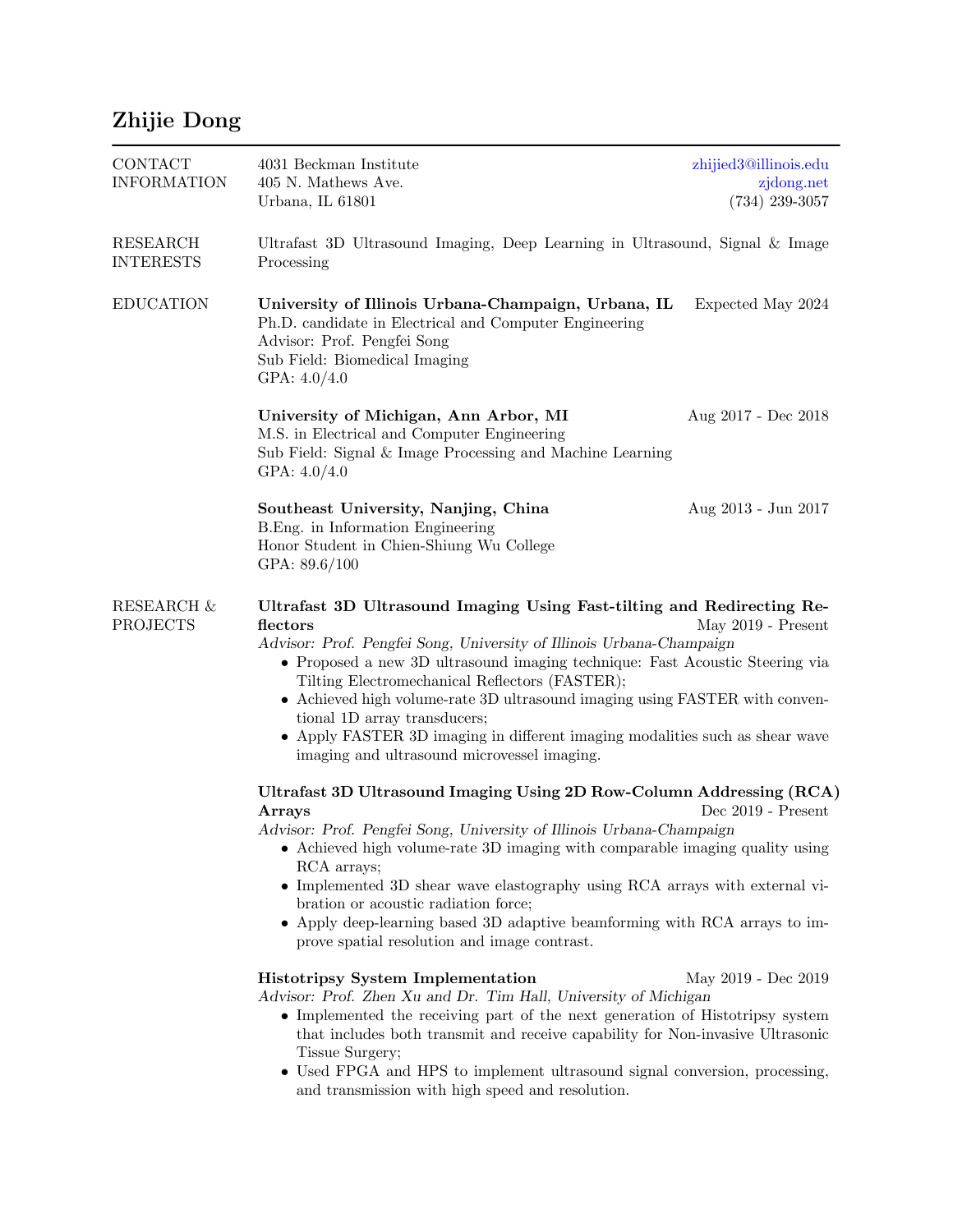|                                 | Nonparametric Preference Completion with Pairwise Preference<br>May 2018 - Sept 2018                                                                                                                                                                                                                                                                                                                                                                                   |
|---------------------------------|------------------------------------------------------------------------------------------------------------------------------------------------------------------------------------------------------------------------------------------------------------------------------------------------------------------------------------------------------------------------------------------------------------------------------------------------------------------------|
|                                 | Advisor: Prof. Clayton Scott, University of Michigan<br>• Used a simple k-nearest neighbors-like algorithm to implement preference com-<br>pletion with pairwise preference in a nonparametric setting;<br>• Established a probability bound of ranking mistakes, which tends to zero in the<br>limiting situation.                                                                                                                                                    |
|                                 | Machine Learning Based Link Adaptation for MIMO System                                                                                                                                                                                                                                                                                                                                                                                                                 |
|                                 | Sept 2016 - Jun 2017<br>Advisor: Prof. Xiqi Gao and Prof. Wenjin Wang, Southeast University<br>• Proposed a link adaptation scheme in MIMO-OFDM systems through machine<br>learning algorithms to maximize spectral efficiency while maintaining transmis-<br>sion reliability;<br>• Used Autoencoder architecture to extract features from channel state informa-<br>tion (CSI) and exploited intrinsic connection between measurement data and<br>adaptation scheme. |
| <b>JOURNAL</b><br><b>PAPERS</b> | Chen, X., Lowerison, M., Dong, Z., Han, A., and Song. P., 2022. Deep Learning-<br>Based Microbubble Localization for Ultrasound Localization Microscopy. IEEE Trans-<br>actions on Ultrasonics, Ferroelectrics, and Frequency Control.                                                                                                                                                                                                                                 |
|                                 | You, Q., Trzasko, J.D., Lowerison, M.R., Chen, X., Dong, Z., Sekaran, N.V.C.,<br>Llano, D.A., Chen, S. and Song, P., 2022. Curvelet Transform-based Sparsity Pro-<br>moting Algorithm for Fast Ultrasound Localization Microscopy. IEEE Transactions<br>on Medical Imaging.                                                                                                                                                                                            |
|                                 | Lowerison, M.R., Sekaran, N.V.C., Zhang, W., Dong, Z., Chen, X., Llano, D.A.<br>and Song, P., 2022. Aging-related cerebral microvascular changes visualized using<br>Ultrasound Localization Microscopy in the living mouse. Scientific reports, $12(1)$ ,<br>pp.1-11.                                                                                                                                                                                                 |
|                                 | You, Q., Dong, Z., Lowerison, M.R. and Song, P., 2021. Pixel-oriented Adaptive<br>Apodization for Planewave Imaging Based on Recovery of the Complete Data Set.<br>IEEE Transactions on Ultrasonics, Ferroelectrics, and Frequency Control.                                                                                                                                                                                                                            |

Dong, Z., Kim, J., Huang, C., [Lowerison,](https://www.biorxiv.org/content/10.1101/2021.11.10.467798v1.abstract) M.R., Chen, S. and Song, P., 2021. Threedimensional Shear Wave Elastography Using a 2D Row Column Addressing (RCA) Array. bioRxiv.

Kim, J., Lowerison, M., Sekaran, N.C., Kou, Z., Dong, Z., Michael, O.L., Llano, D.A. and Song, P., 2021. Improved [Ultrasound](https://ieeexplore.ieee.org/document/9684367) Localization Microscopy based on Microbubble Uncoupling via Transmit Excitation (MUTE). IEEE Transactions on Ultrasonics, Ferroelectrics, and Frequency Control.

Chen, X., Lowerison, M., Dong, Z., Sekaran, N.C., Huang, C., Chen, S., Fan, T.M., Llano, D.A. and Song, P., 2021. [Localization](https://www.biorxiv.org/content/10.1101/2021.10.01.462404v1.full) free super-resolution microbubble velocimetry using a long short-term memory neural network. bioRxiv.

Zhang, W., Lowerison, M.R., Dong, Z., Miller, R.J., Keller, K.A. and Song, P., 2021. [Super-Resolution](https://www.sciencedirect.com/science/article/pii/S0301562921001915) Ultrasound Localization Microscopy on a Rabbit Liver VX2 Tumor Model: An Initial Feasibility Study. Ultrasound in Medicine & Biology.

Dong, Z., Li, S., Lowerison, M.R., Pan, J., Zou, J. and Song, P., 2020. Fast Acous-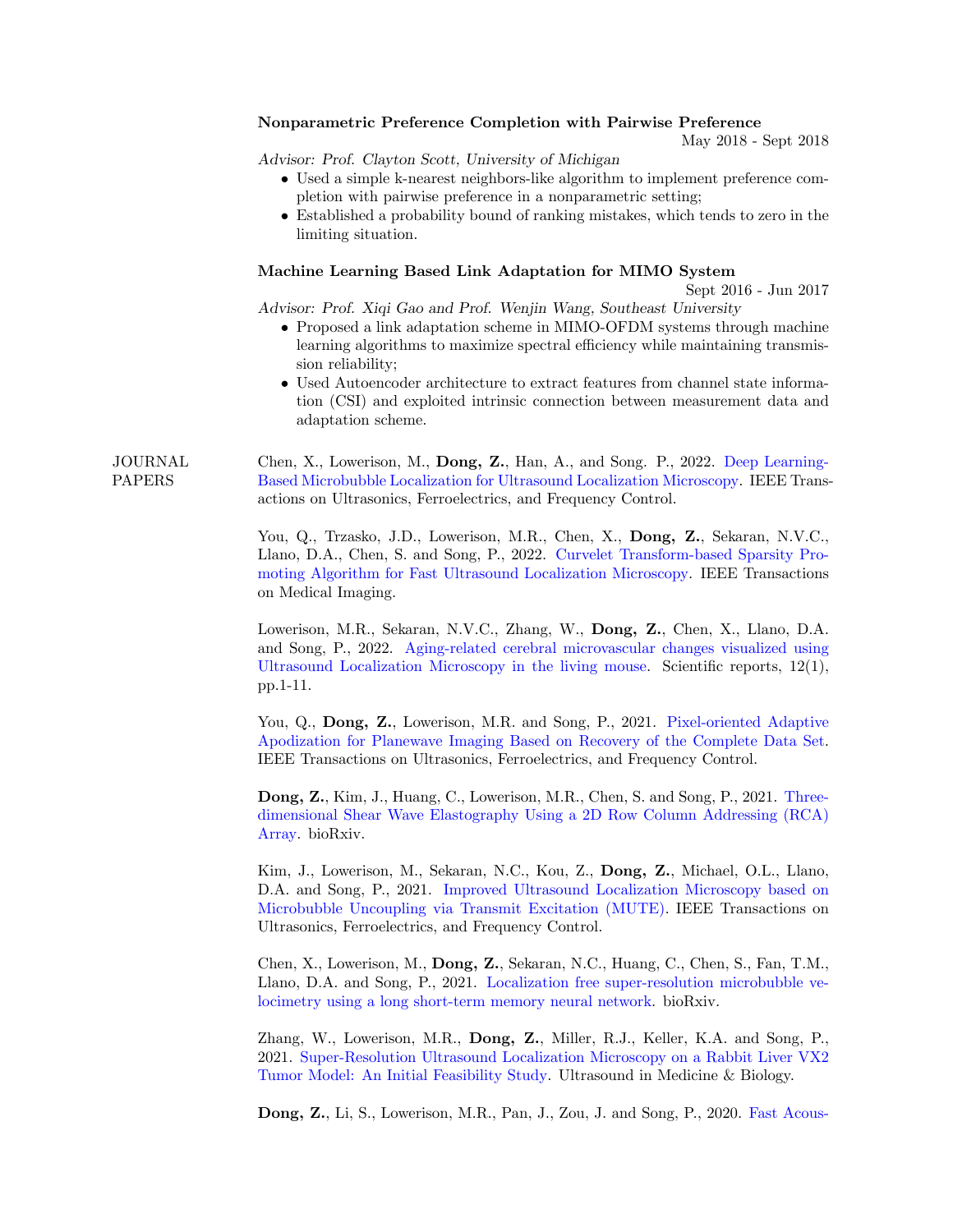tic Steering Via Tilting Electromechanical Reflectors (FASTER): A Novel Method for High Volume Rate 3-D Ultrasound Imaging. IEEE transactions on ultrasonics, ferroelectrics, and frequency control, 68(3), pp.675-687.

**CONFERENCE** PROCEEDINGS Dong, Z., Li, S., Lowerison, M.R., Zou, J. and Song, P., 2020, [September.](https://ieeexplore.ieee.org/abstract/document/9251559) High volume rate 3D ultrasound imaging using fast-tilting reflectors. In 2020 IEEE International Ultrasonics Symposium (IUS) (pp. 1-4). IEEE.

> Dong, Z., Shi, J., Wang, W. and Gao, X., 2018, [September.](https://ieeexplore.ieee.org/document/8580924) Machine learning based link adaptation method for MIMO system. In 2018 IEEE 29th Annual International Symposium on Personal, Indoor and Mobile Radio Communications (PIMRC) (pp. 1226-1231). IEEE.

**CONFERENCE** ABSTRACTS Dong, Z., Kim, J., Lowerison, M.R., Lok, U.W., Chen, S. and Song, P., Deep-Learning Based 3D Adaptive Beamforming Using a 2D Row-Column Addressing (RCA) Array, Annual Integrative Ultrasound Meeting, San Diego, CA, 2022.

> Dong, Z., Huang, C., Chen, S. and Song, P., 3D Shear Wave Elastography Using a 2D Row-Column Addressing (RCA) Array and External Vibration, IEEE International Ultrasonics Symposium, Xi'an, China, 2021.

> Dong, Z., Li, S., Lowerison, M.R., Cario, J., Zou, J. and Song, P., High Volume Rate 3D Ultrasound Imaging Using Fast-Tilting and Redirecting Reflectors, IEEE International Ultrasonics Symposium, Xi'an, China, 2021.

> Lowerison, M.R., Sekaran, N.C., Dong, Z., Chen, X., Llano, D.A. and Song, P., Ultrasound Localization Microscopy of a Mouse Model of Aging, IEEE International Ultrasonics Symposium, Xi'an, China, 2021.

> Chen, X., Lowerison, M.R., Dong, Z. and Song, P., In Vivo Chicken Chorioallantoic Membrane (CAM) Vascular Model Development for Deep Learning-Based Ultrasound Localization Microscopy, IEEE International Ultrasonics Symposium, Xi'an, China, 2021.

> Chen, X., Lowerison, M.R., Dong, Z., Sekaran, N.C., Llano, D.A. and Song, P., Deep Learning-Based Microbubble Localization for Fast Ultrasound Localization Microscopy, IEEE International Ultrasonics Symposium, Las Vegas, NV, 2020.

> Lowerison, M.R., Zhang, W., Dong, Z., Miller, R.J., Keller, K.A. and Song, P., Super-resolution Ultrasound Localization Microscopy on a Rabbit Liver VX2 Tumor Model: an Initial Feasibility Study, IEEE International Ultrasonics Symposium, Las Vegas, NV, 2020.

TALK *High volume rate 3D ultrasound imaging techniques*, Graduate Student Seminar, Beckman Institute, Urbana, IL, 2021.

| AWARDS $\&$         | Spring 2022 Conference Travel Award                                    | June 2022          |
|---------------------|------------------------------------------------------------------------|--------------------|
| <b>SCHOLARSHIPS</b> | Knight Fellowship in Electrical and Computer Engineering for 2022-2023 |                    |
|                     |                                                                        | May 2022           |
|                     | Spring 2022 conference travel award                                    | March 2022         |
|                     | Merit Student in Southeast University                                  | Nov 2015 $\&$ 2016 |
|                     | Meritorious Winner in Interdisciplinary Contest in Modeling            | Apr 2016           |
|                     | President Scholarship, top 1%, Southeast University                    | Nov 2015           |